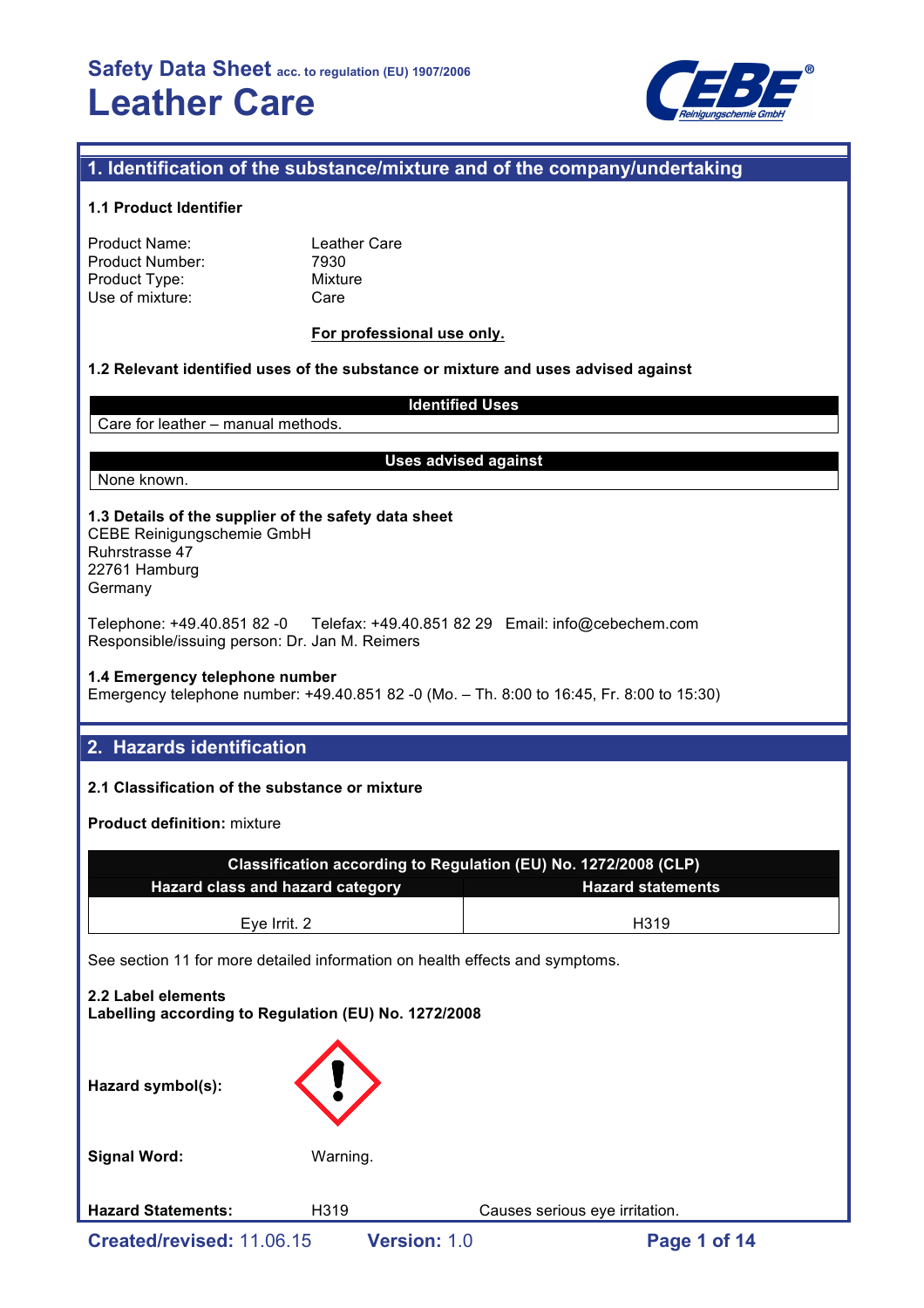

# **Precautionary Statements:**

| <b>Prevention:</b>                          | P <sub>264</sub><br>P <sub>280</sub> | Wash hands thoroughly after handling.<br>Wear protective gloves/protective clothing/eye<br>protection/face protection.                 |
|---------------------------------------------|--------------------------------------|----------------------------------------------------------------------------------------------------------------------------------------|
| <b>Reaction:</b>                            | P305+P351+P338                       | IF IN EYES: Rinse cautiously with water for several<br>minutes. Remove contact lenses, if present and<br>easy to do. Continue rinsing. |
|                                             | P337+P313                            | If eye irritation persists: Get medical<br>advice/attention.                                                                           |
| Storage:                                    | None.                                |                                                                                                                                        |
| Disposal:                                   | None.                                |                                                                                                                                        |
| <b>Additional labelling elements: None.</b> |                                      |                                                                                                                                        |
| 2.3 Other hazards                           |                                      |                                                                                                                                        |

**Other hazards that do not lead to a classification:** Not applicable.

# **3. Composition/information on ingredients**

## **3.2 Mixtures**

| <b>Hazardous</b><br><b>Components</b>                       | <b>Identifiers</b>                     | $Wt.-%$    | <b>Classifcation</b><br>(EU) 1272/2008                      |
|-------------------------------------------------------------|----------------------------------------|------------|-------------------------------------------------------------|
| Propan-2-ol                                                 | EG: 200-661-7<br>CAS: 67-63-0          | $1 - 5%$   | Flam. Liq. 2, H225<br>Eye Irrit. 2, H319<br>STOT SE 3, H336 |
| Alcohols C16-18, C18<br>unsaturated,<br>ethoxylated         | CAS: 68920-66-1                        | $1 - 5%$   | Eye Dam. 1, H318                                            |
| Oleic acid glycerides,<br>ethoxylated                       | CAS: 57107-97-8                        | $1 - 5%$   | Eye Dam. 1, H318                                            |
| Hydrocarbons, C10-<br>C13, n-alkanes,<br>isoalkanes, cyclic | REACH#: 01-2119457273<br>EG: 918-481-9 | $10 - 15%$ | Asp. Tox. 1, H304                                           |
| Hydrocarbons, C10-<br>C13, isoalkanes,<br>cyclic            | REACH#: 01-2119474196<br>EG: 918-317-6 | $10 - 15%$ | Asp. Tox. 1, H304                                           |

See section 16 for the full wording of the above mentioned H-statements.

At the time of creation of this data sheet no further ingredients were classified as hazardous to health or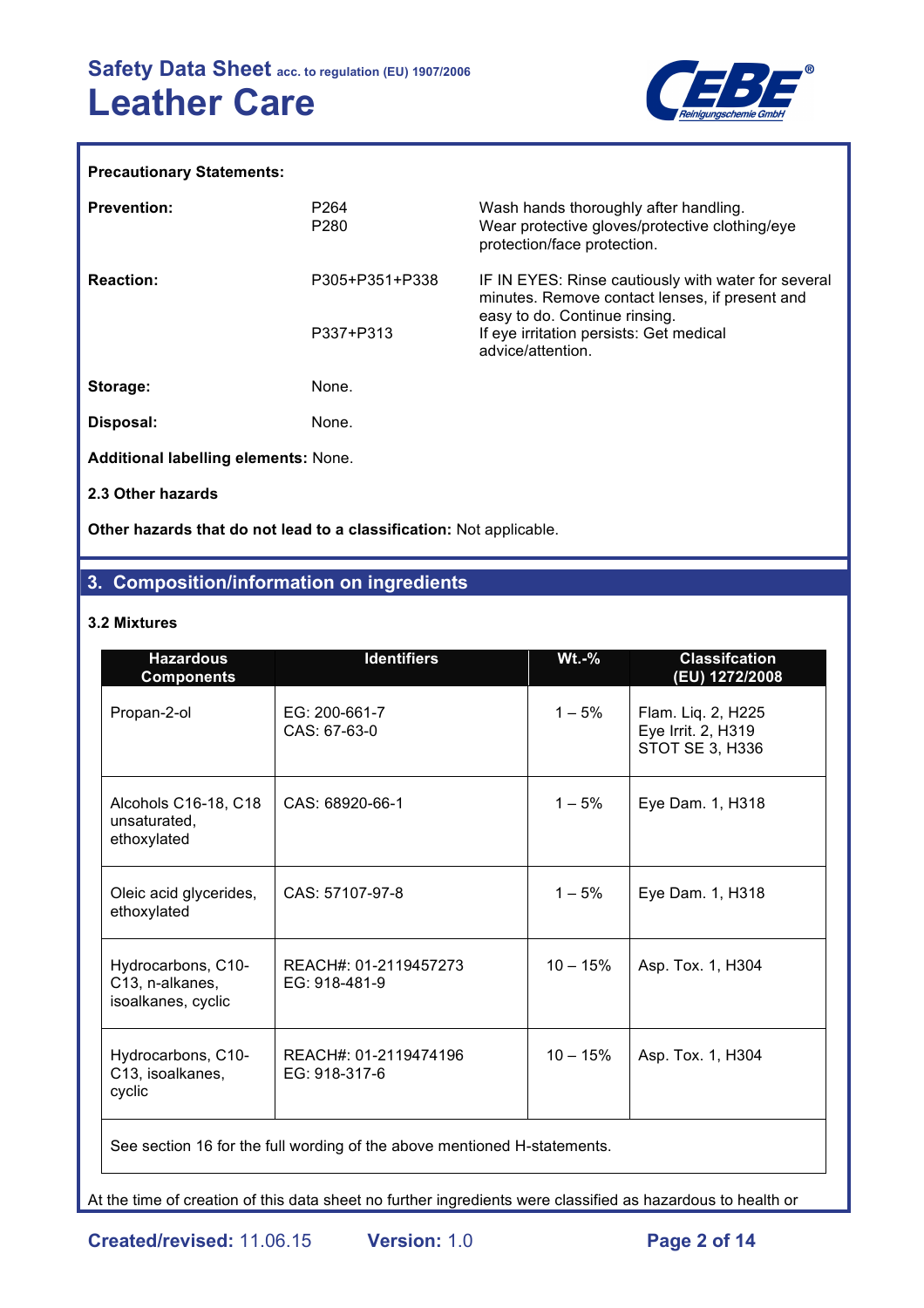

environment or were contained in concentrations that did not mandate their mention in this section.

# **4. First aid measures**

#### **4.1 Description of first aid measures**

**Eye contact:** Immediately flush eyes with plenty of water, occasionally lifting the upper and lower eyelids. Check for and remove any contact lenses. Continue to rinse for at least 10 minutes. Get medical attention if adverse health effects persist or are severe.

**Inhalation:** Get medical attention immediately. Remove victim to fresh air and keep at rest in a position comfortable for breathing. If it is suspected that fumes are still present, the rescuer must wear an appropriate mask or self-contained breathing apparatus In the absence or irregular breathing, or if respiratory arrest occurs provide artificial respiration by trained personnel or oxygen. For the first person providing aid it can be dangerous to give mouth-to-mouth resuscitation. If unconscious place in recovery position and seek immediate medical attention. Maintain an open airway. Loosen tight clothing (eg. collar, tie, belt, or waistband). In case of inhalation of combustion products, symptoms may be delayed.

**Skin contact:** Flush contaminated skin with plenty of water. Remove contaminated clothing and shoes. Continue to rinse for at least 15 minutes. Get medical attention if adverse health effects persist or are severe. Wash clothing before reuse. Thoroughly clean shoes before reuse.

**Ingestion:** Wash out mouth with water. Remove denture prosthesis if any. Remove victim to fresh air and keep at rest in a position comfortable for breathing. Do not induce vomiting unless directed to do so by medical personnel. Should vomiting occur, keep head low so that vomit does not enter the lungs. Get medical attention if adverse health effects persist or are severe. Never give anything to an unconscious person by mouth. If unconscious, place in recovery position and seek immediate medical attention. Maintain an open airway. Loosen tight clothing (eg. collar, tie, belt or waistband).

**Protection of first-aiders:** No action shall be taken involving any personal risk or without suitable training. If it is suspected that fumes are still present, the rescuer must wear an appropriate mask or self-contained breathing apparatus. For the first person providing aid it can be dangerous to give mouth-to-mouth resuscitation. Wash contaminated clothing thoroughly with water before you take them off or wear gloves.

## **4.2 Most important symptoms and effects, both acute and delayed**

#### **Potential acute health effects**

**Eye contact:** Causes irritation to the eyes. **Inhalation:** No known significant effects or critical hazards. **Skin contact:** No known significant effects or critical hazards. **Ingestion:** No known significant effects or critical hazards.

#### **Signs / symptoms of overexposure**

**Eye contact:** Possible symptoms: pain or irritation, lacrimation, redness. **Inhalation:** No specific data. **Skin contact: No specific data. Ingestion:** No specific data.

#### **4.3 Indication of any immediate medical attention and special treatment needed**

**Indications for the physician:** Treat symptomatically. If larger amounts have been swallowed or inhaled consult specialist for poisoning.

**Special treatement:** No special treatment.

# **5. Fire fighting measures**

**5.1 Extinguishing media**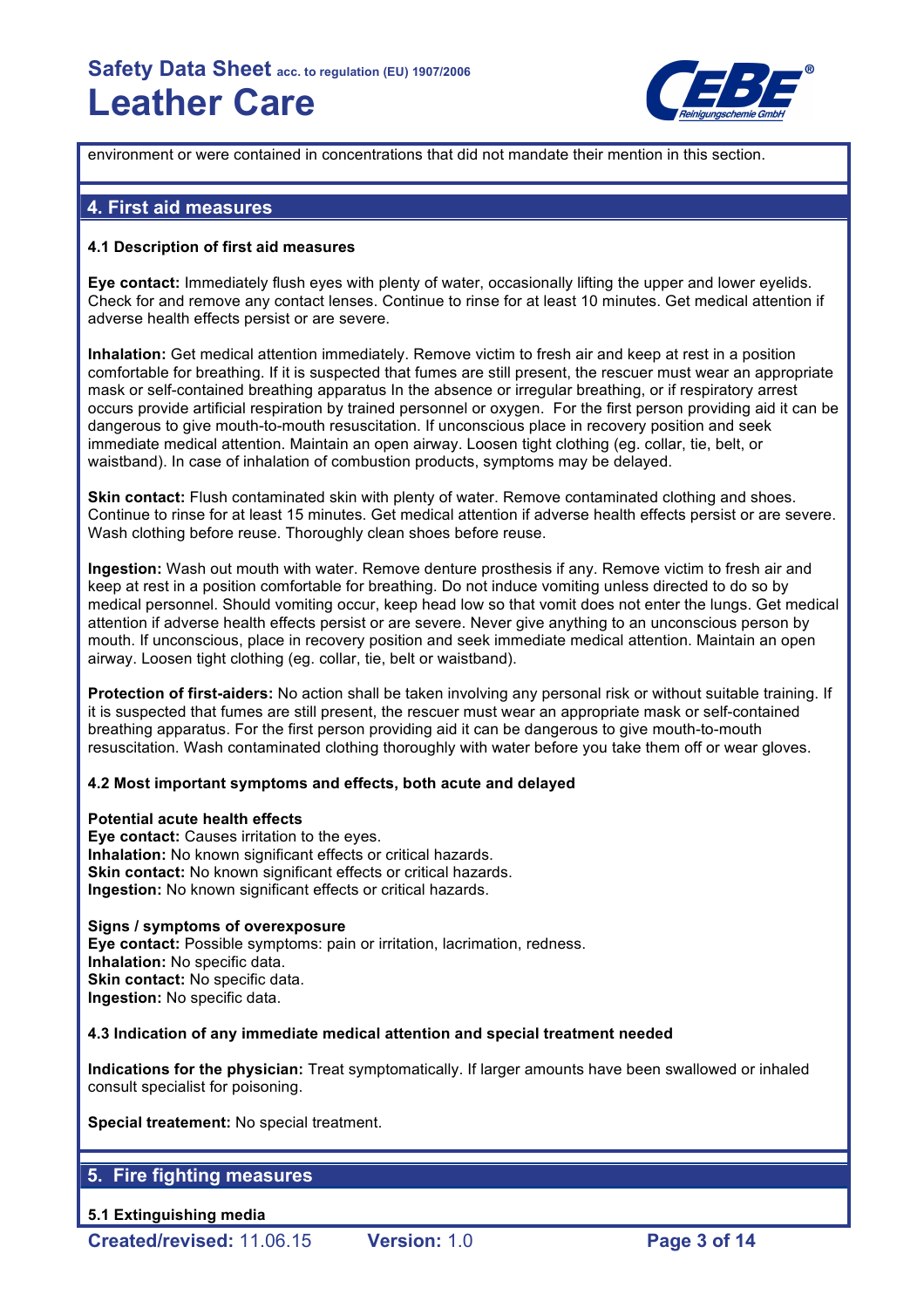

**Suitable extinguishing media:** Use an extinguishing agent suitable for the surrounding fire.

**Unsuitable extinguishing media:** None known.

# **5.2 Special hazards arising from the substance or mixture**

**Hazards from the substance or mixture**: In a fire or if heated, a pressure increase will occur and the container may burst.

**Hazardous combustion products:** Decomposition products may include the following materials: carbon dioxide, carbon monoxide, oxides.

## **5.3 Advice for firefighters**

**Special precautions for fire- fighters:** In case of fire the scene cordon immediately removing all persons from the danger area. No action shall be taken involving any personal risk or without suitable training. Move containers from fire area if safe to do so. Spray fire-exposed containers with water to cool.

**Special protective equipment for firefighters:** Fire fighters should wear proper protective equipment.

# **6. Accidental release measures**

## **6.1 Personal precautions, protective equipment and emergency procedures**

**For persons that are not emergency technicians:** No action shall be taken involving any personal risk or without suitable training. Evacuate surrounding areas. Keep unnecessary and unprotected personnel from entering. Do not touch or walk through spilled material. Avoid breathing vapor or mist. Ensure adequate ventilation. In case of insufficient ventilation wear suitable respiratory equipment. Put on appropriate personal protective equipment.

**For first aid personel in case of emergency:** If protective equipment/clothing is needed in case of accidental release, Section 8 should be consulted for appropriate and inappropriate materials. See section 8 for further information on hygiene measures.

## **6.2 Environmental precautions**

Avoid the proliferation and dispersal of spilled material and contact with soil, waterways, drains and sewers. Inform the relevant authorities if the product has caused by environmental pollution (sewers, waterways, soil or air).

## **6.3 Methods and materials for containment and cleaning up**

**Small amounts:** Dilute with plenty of water. Absorb with an inert material and place in an appropriate waste disposal.

**Large amounts:** avoid entry into sewers, water courses, basements, or confined areas.Collect spilt material using non-flammable absorption agent (eg. sand, earth, vermiculite or diatomaceous earth) and hand it in for disposal according to local regulations in an appropriate container (see section 13).

## **6.4 Reference to other sections**

See Section 1 for emergency contact information. See Section 8 for information on appropriate personal protective equipment. See Section 13 for additional waste treatment information.

# **7. Handling and storage**

The information in this section contains generic advice and guidance. The list of Identified Uses in Section 1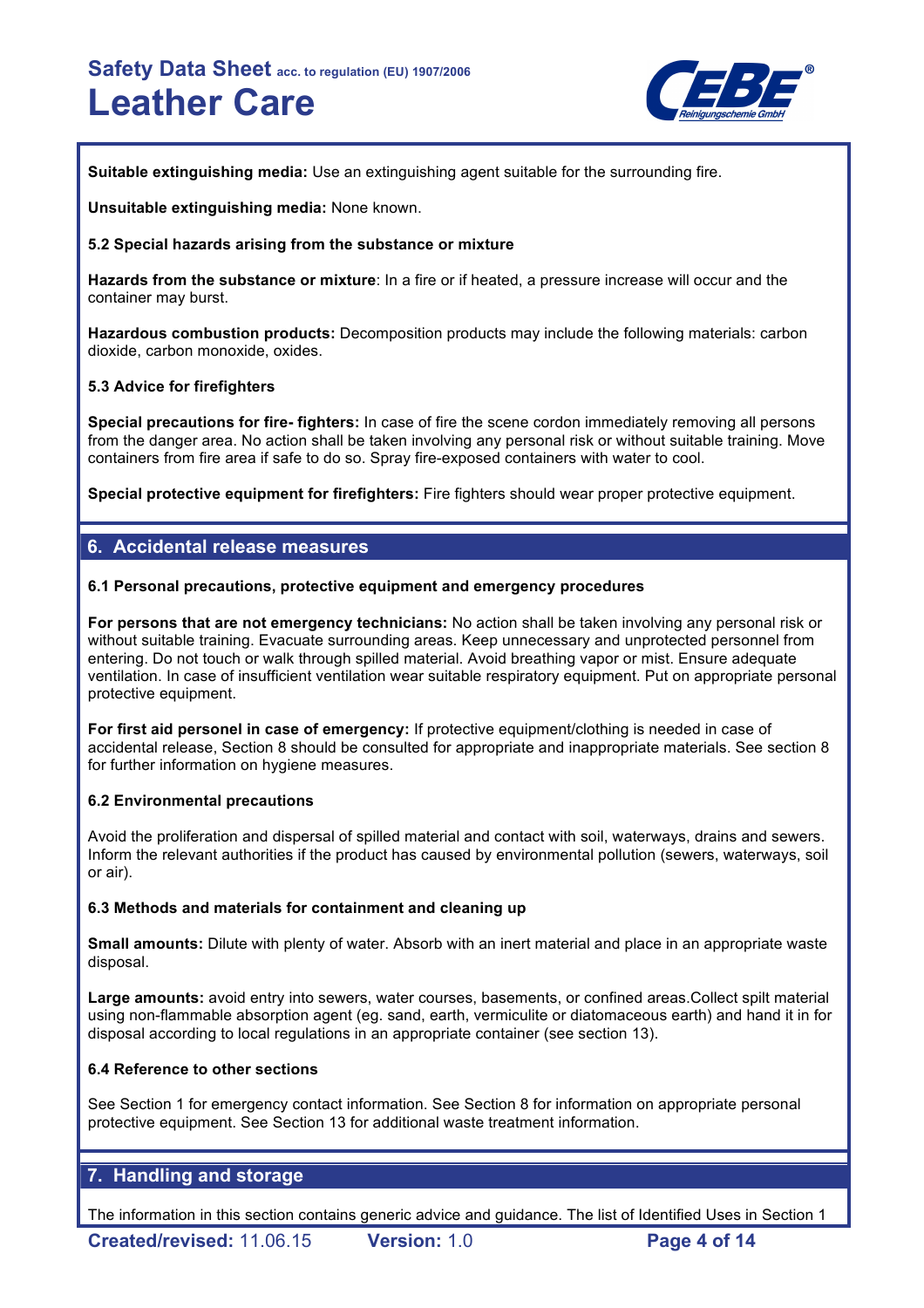

should be consulted for any exposure scenario or when exposure scenarios on the available applicationspecific information.

## **7.1 Precautions for safe handling**

**Protective measures:** Put on appropriate (see section 8) protective gear. Do not get in contact with eyes, skin or clothing. Do not ingest. Avoid breathing vapor or mist. Keep in the original container or an approved alternative container, which was made from a compatible material. Kept tightly closed when not in use. Empty containers retain product residue and can be dangerous. Do not reuse container.

**Advice on general occupational hygiene:** Eating, drinking and smoking should be prohibited in areas where this material is handled, stored and processed. After use or contact with the substance immediately wash hands and face especially before eating, drinking and smoking. Remove contaminated clothing and protective equipment before entering eating areas. See Section 8 for additional information on hygiene measures.

#### **7.2 Conditions for safe storage, including any incompatibilities**

Store between the following temperatures: 0 to 40°C (32 to 104°F). Store in accordance with local regulations. Keep only in original container. Protect from direct sunlight. Store in a dry, cool and wellventilated area, away from incompatible materials (see section 10) and do not store with food and drink. Hold container tightly closed and sealed until ready to use. Containers that have been opened must be carefully resealed and kept upright to prevent leakage. Do not store in unlabelled containers. Use appropriate container to avoid environmental contamination.

## **7.3 Specific end use(s)**

**Recommendations:** No information available.

# **8. Exposure controls/personal protection**

The information in this section contains generic advice and guidance. The list of Identified Uses in Section 1 should be consulted for any exposure scenario or when exposure scenarios on the available applicationspecific information.

## **8.1 Control parameters**

#### **Occupational exposure limit values**

| <b>Name of substance</b>           | <b>Exposure limit value</b>                                                              |
|------------------------------------|------------------------------------------------------------------------------------------|
| Propan-2-ol                        | WEL<br>200ml/m <sup>3</sup> , 500mg/m <sup>3</sup><br>Short term value: Limit: Cat II(2) |
| Aliphatic hydrocarbons as solvents | TRGS 900 (Germany) – WEL<br>600 mg/m <sup>3</sup> (2(II))                                |

#### **Recommended monitoring procedures**

If this product contains ingredients with exposure limits, monitoring procedures are personal, (related to workplace) or biological monitoring may be required to determine the effectiveness of the ventilation or other control measures and / or the necessity to use respiratory protective equipment. Reference should be made to European Standard EN 689 for methods for the assessment of exposure by inhalation to chemical agents and national guidance documents for methods for the determination of hazardous substances.

**Created/revised:** 11.06.15 **Version:** 1.0 **Page 5 of 14**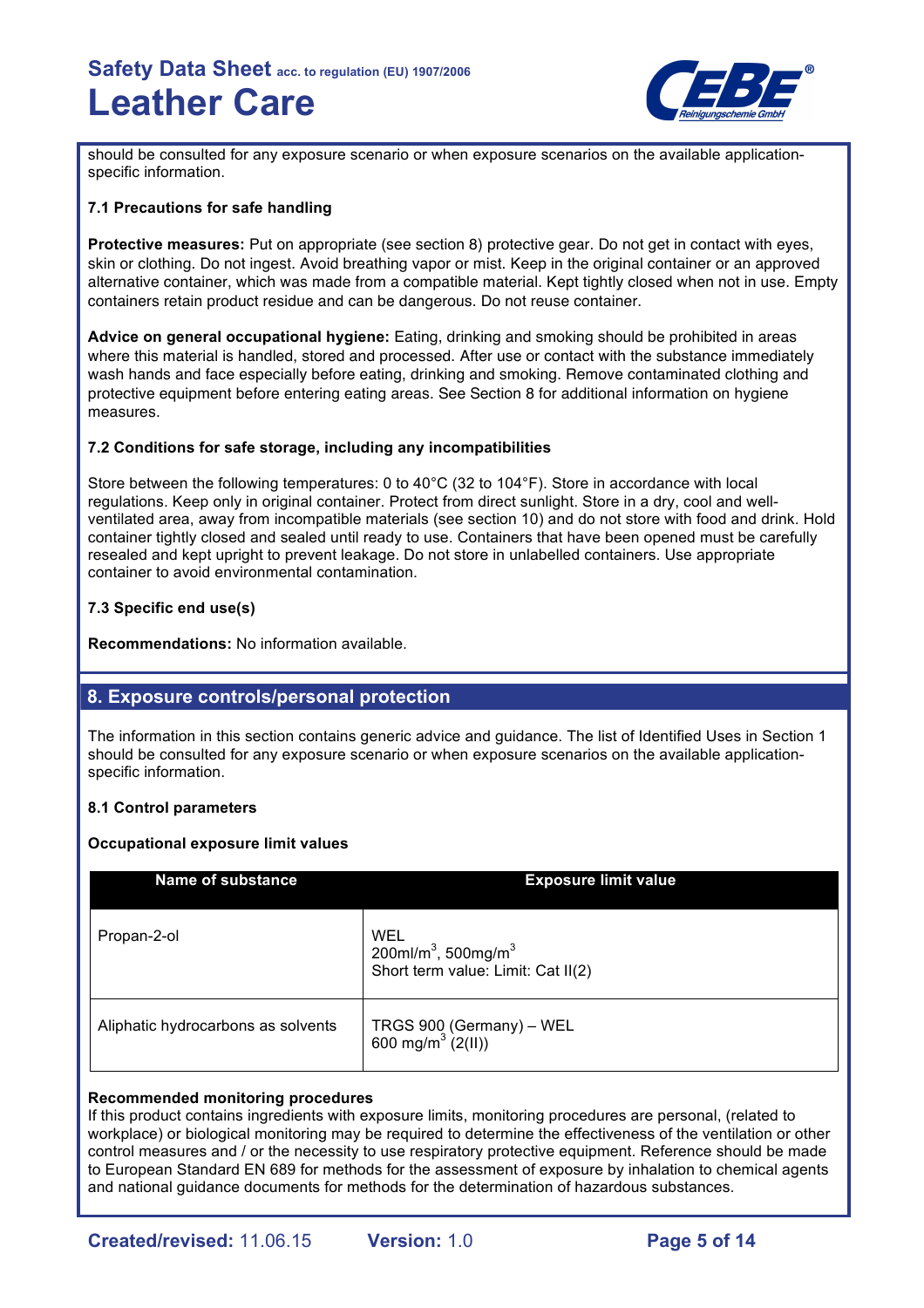

**Derived effect levels** Derived No Effect Level - DNEL values:

Propan-2-ol: Workers: Chronic effects - skin contact (1 d): 888 mg / kg Workers: Chronic effects - Inhalation 500 mg / m<sup>3</sup> Consumers: Chronic effects - skin contact (1 d): 319 mg / kg Consumers: Chronic effects - inhalation: 89 mg /  $m<sup>3</sup>$ Consumers: Chronic effects - ingestion (1 d): 26 mg / kg

## **Predicted effect concentrations**

Predicted No Effect Concentration - PNEC:

Propan-2-ol Fresh Water: 140.9 mg / l Seawater: 140.9 mg / l Freshwater sediment: 552 mg / kg Sea sediment: 552 mg / kg Ground: 28 mg / kg

#### **8.2 Limitation and monitoring of exposure**

**Appropriate etechnical controls:** No special ventilation requirements. Good general ventilation should be sufficient to control worker exposure to airborne contaminants. If this product contains ingredients with exposure limits, use process enclosures, local exhaust ventilation or other engineering controls to keep worker exposure below any recommended or statutory limits.

#### **Personal protective measures**

**Hygiene measures:** Wash hands, forearms, and face thoroughly after handling chemical products and at the end of the working day as well as before eating, smoking, and using the toilet. Use appropriate techniques to remove potentially contaminated clothing. Wash contaminated clothing before reusing. Ensure that eyewash stations and safety showers are close to the work area.

**Eye protection / face protection (EN 166):** Goggles, chemical goggles or full-face shield.

**Hand protection (EN 374):** No special recommendations.

**Skin protection (EN 14605):** Before handling this product the personal protective equipment should be selected on the basis of the task and the associated risks to be carried out and approved by a specialist.

**Other skin protection:** Appropriate footwear and any additional skin protection measures based on the task being performed and the risks involved and should be approved by a specialist.

**Respiratory protection (EN 143, 14387):** Under normal and intended conditions of product use no respirator is required. If workers are exposed to concentrations above the exposure limit, they must use appropriate, certified respirators.

**Thermal hazards:** Not applicable.

**Delimitation and monitoring of the environmental exposition:** Emissions from ventilation or work process equipment should be checked to ensure they comply with the requirements of environmental protection legislation. In some cases, fume scrubbers, filters or engineering modifications to the process equipment will be necessary to reduce emissions to acceptable levels.

# **9. Physical and chemical properties**

**9.1 Information on basic physical and chemical properties**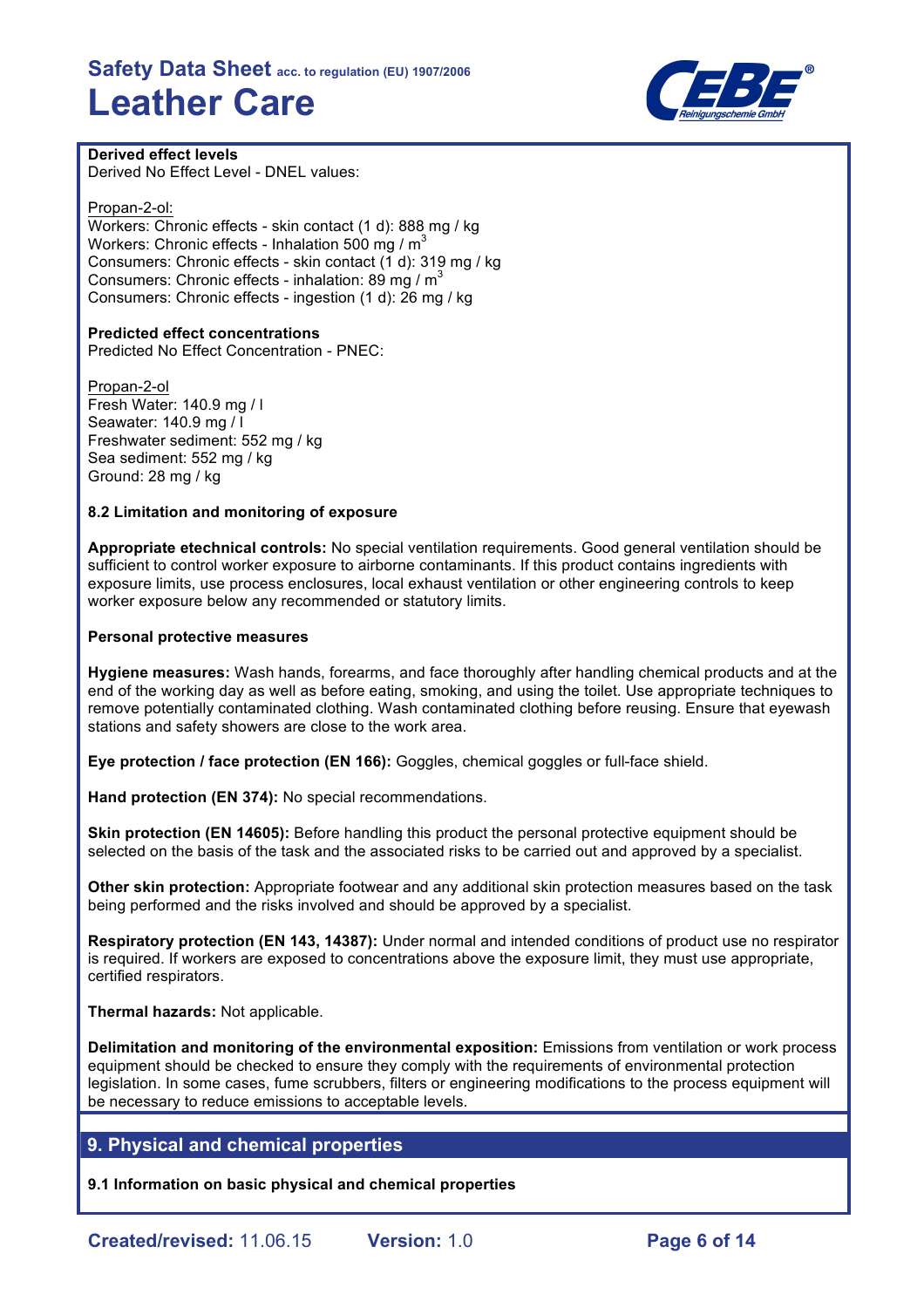

| a)            | Form: liquid<br>Color: milky-white<br>Appearance:                                             |
|---------------|-----------------------------------------------------------------------------------------------|
| b)            | Odor: like solvent                                                                            |
| $\mathbf{c})$ | Odor threshold: Not applicable and/or not determined for this mixture                         |
| d)            | pH: $8.5 \pm 0.5$ bei 20°C                                                                    |
| e)            | Freezing/melting point: Not applicable and/or not determined for this mixture                 |
| f)            | Boiling point/boiling range: Not applicable and/or not determined for this mixture            |
| g)            | Flash point: > Not applicable and/or not determined for this mixture                          |
| h)            | Evaporation rate: Not applicable and/or not determined for this mixture                       |
| i)            | Flammability (solid, gas): Not applicable and/or not determined for this mixture              |
| j)            | Upper/lower explosion limit: Not applicable and/or not determined for this mixture            |
| k)            | Vapor pressure: Not applicable and/or not determined for this mixture                         |
| I)            | Relative vapor density: Not applicable and/or not determined for this mixture                 |
| m)            | <b>Density:</b> $0.895 - 0.915$ g/cm <sup>3</sup>                                             |
| n)            | Solubility easily soluble in the following substances: water                                  |
| $\mathsf{o}$  | partition coefficient: n-octanol/water: Not applicable and/or not determined for this mixture |
| p)            | Ignition temperature: Not applicable and/or not determined for this mixture                   |
| q)            | Thermal decomposition: Not applicable and/or not determined for this mixture                  |
| r)            | Viscositiy, dynamic: Not applicable and/or not determined for this mixture                    |
| s)            | <b>Explosive properties:</b> Not applicable and/or not determined for this mixture            |
| t)            | Oxidizing properties: Not applicable and/or not determined for this mixture                   |

# **9.2 Other information**

No further information available.

# **10. Stability and reactivity**

# **10.1 Reactivity**

For this product or its ingredients no specific test data related to reactivity are available.

# **10.2 Chemical stability**

The product is stable.

# **10.3 Possibility of hazardous reactions** Dangerous reactions will not occur under normal storage conditions and under normal use.

# **10.4 Conditions to avoid**

No specific data.

#### **10.5 Incompatible materials** No specific data.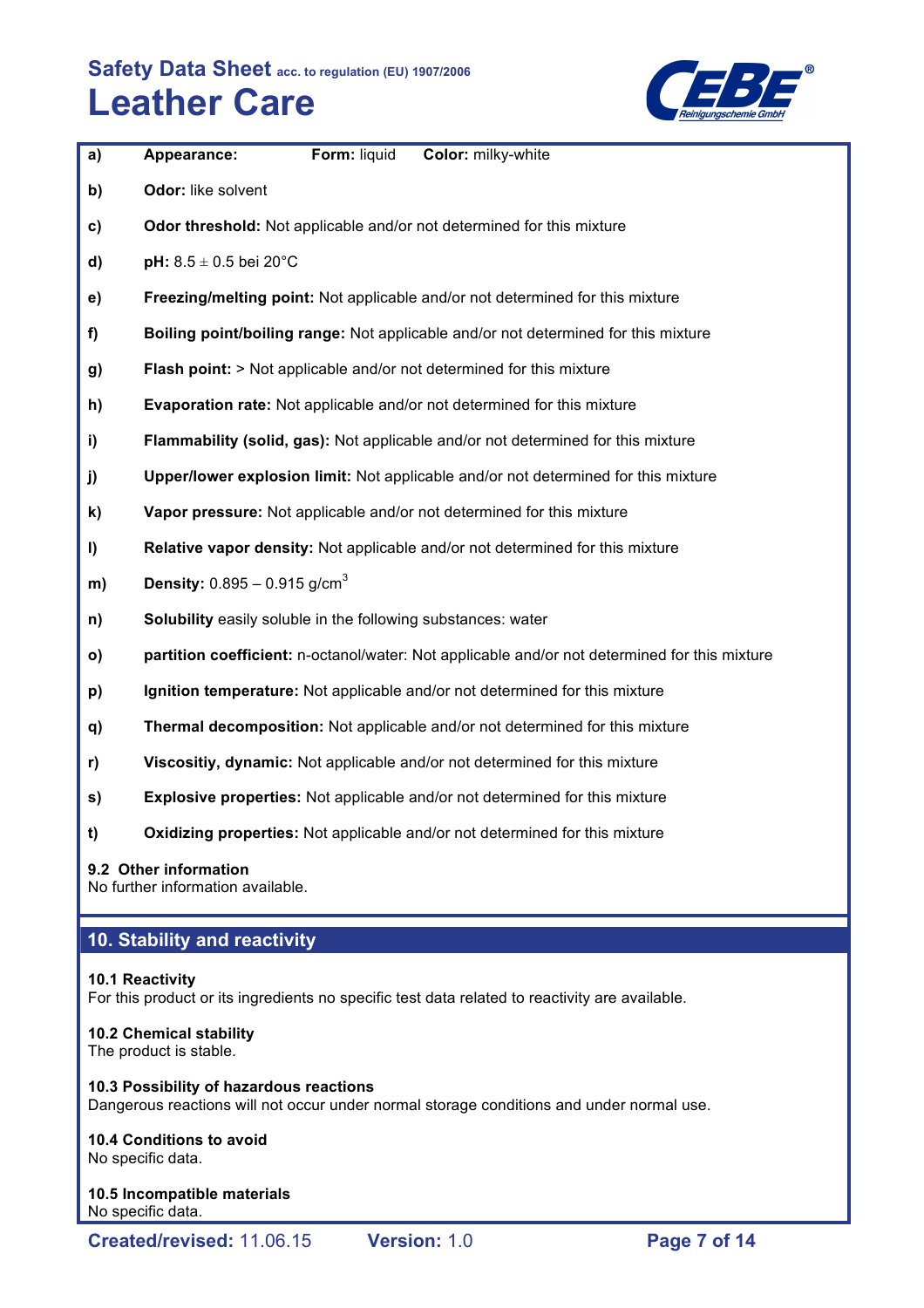

# **10.6 Hazardous decomposition products**

Under normal conditions of storage and use, hazardous decomposition products should not be produced.

# **11. Toxicological information**

# **11.1 Information on toxicological effects**

# **a) acute toxicity:**

| Name of<br><b>Substance</b>                                 | <b>Result</b>                                              | <b>Species</b>          | <b>Dose</b>                              | <b>Exposition</b> |
|-------------------------------------------------------------|------------------------------------------------------------|-------------------------|------------------------------------------|-------------------|
| Propan-2-ol                                                 | $LD_{50}$ Oral<br>$LC_{50}$ Dermal<br>$LD_{50}$ Inhalative | Rat<br>Rat<br>Kaninchen | 5,280 mg/kg<br>47.5 mg/l<br>12,800 mg/kg | 8 hours           |
| Alcohols C16-18, C18<br>unsaturated,<br>ethoxylated         | $LD_{50}$ Oral<br>$LD_{50}$ Dermal                         | Rat<br>Rat              | >2,000 mg/kg<br>>2,000 mg/kg             |                   |
| Oleic acid glycerides,<br>ethoxylated                       | $LD_{50}$ Oral                                             | Rat                     | >2,000 mg/kg                             |                   |
| Hydrocarbons, C11-<br>C14, n-alkanes,<br>isoalkanes, cyclic | $LD_{50}$ Oral<br>$LC_{50}$ Inhalative<br>$LD_{50}$ Dermal | Rat<br>Rat<br>Rabbit    | >5,000 mg/kg<br>>5 mg/kg<br>>5,000 mg/kg |                   |
| Hydrocarbons, C10-<br>C13, n-alkanes,<br>isoalkanes, cyclic | $LD_{50}$ Oral<br>$LC_{50}$ Inhalative<br>$LD_{50}$ Dermal | Rat<br>Rat<br>Rabbit    | >5,000 mg/kg<br>>5 mg/kg<br>>5,000 mg/kg |                   |

**Conclusion/Summary:** Not determined for this mixture.

## **b) Irritation to skin; c) Irritation to eyes; d) Sensitisation**

| Name of<br><b>Substance</b>                         | <b>Result</b>                                                                | <b>Species</b>                 | <b>Points</b>                | <b>Exposition</b> | <b>Observation</b>       |
|-----------------------------------------------------|------------------------------------------------------------------------------|--------------------------------|------------------------------|-------------------|--------------------------|
| Propan-2-ol                                         | Skin: No irritation<br>Eyes: irritating<br>Sensitization: not<br>sensitizing | Rabbit<br>Rabbit<br>Guinea Pig | $\qquad \qquad \blacksquare$ |                   | $\overline{\phantom{0}}$ |
| Alcohols C16-18, C18<br>unsaturated,<br>ethoxylated | Skin: not irritating                                                         | Kaninchen                      | -                            |                   |                          |
| Oleic acid glycerides,                              | Skin: not irritating                                                         | Kaninchen                      |                              |                   |                          |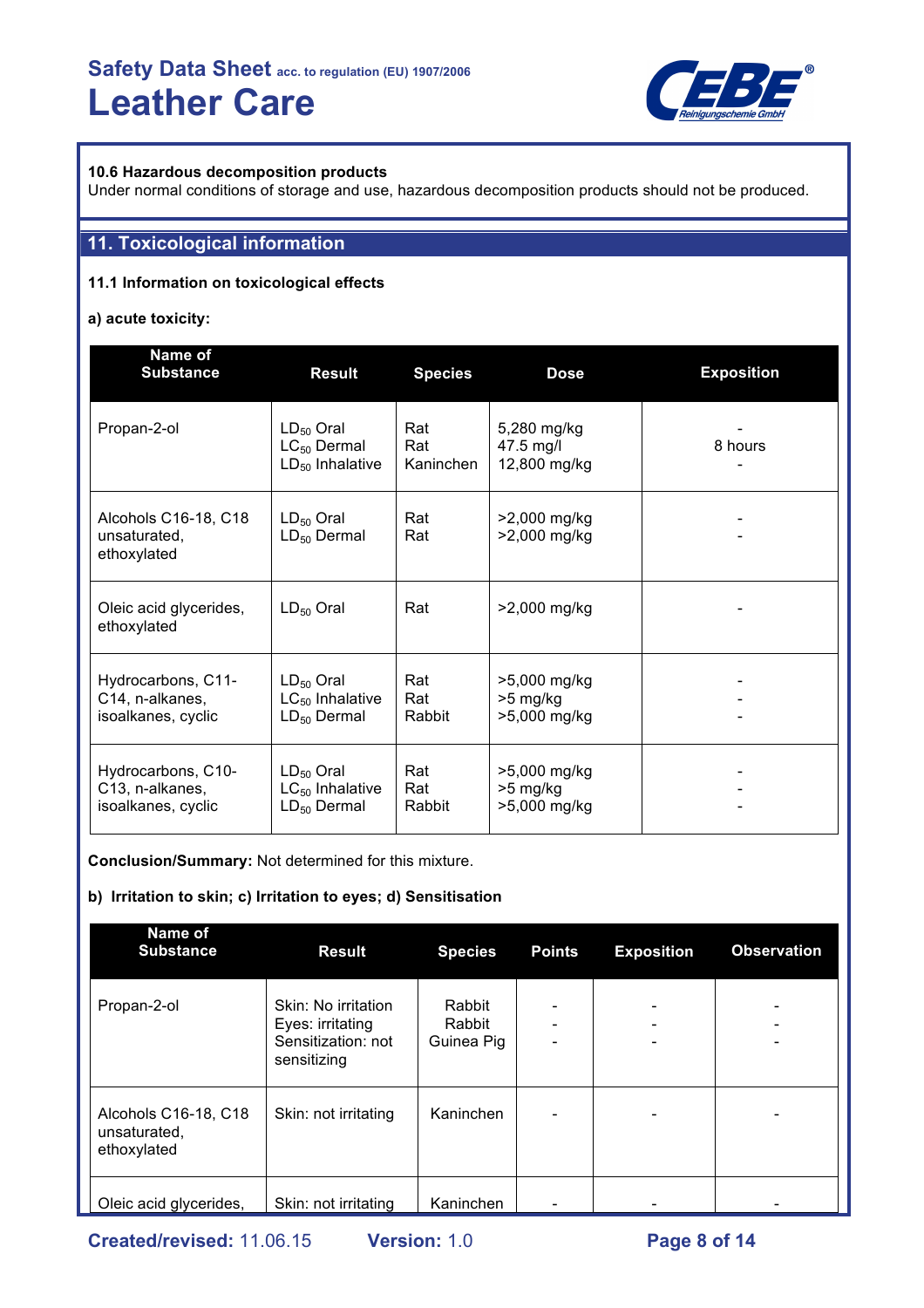

| ethoxylated                                                 |                                                                                 |  |  |
|-------------------------------------------------------------|---------------------------------------------------------------------------------|--|--|
| Hydrocarbons, C11-<br>C14, n-alkanes,<br>isoalkanes, cyclic | Skin: Prolonged<br>skin contact may<br>defat the skin and<br>dermatitis         |  |  |
|                                                             | Eyes: Causes eye<br>complaints but no                                           |  |  |
|                                                             | damage to the eye<br>tissue<br>Sensitization: No<br>sensitizing effect<br>known |  |  |
| Hydrocarbons, C10-<br>C13, isoalkanes, cyclic               | Skin: Prolonged<br>skin contact may<br>defat the skin and<br>dermatitis         |  |  |
|                                                             | Eyes: Causes eye<br>complaints but no<br>damage to the eye<br>tissue            |  |  |
|                                                             | Sensitization: No<br>sensitizing effect<br>known                                |  |  |

**Conclusion / Summary:** Irritating to eyes. No sensitizing effects known.

**e) Germ cell mutagenicity:**

**Conclusion / Summary:** No known significant effects or critical hazards.

**f) carcinogenicity:**

**Conclusion / Summary:** No known significant effects or critical hazards.

**g) reproductive toxicity:**

**Conclusion / Summary:** No known significant effects or critical hazards.

**h) specific target organ toxicity single exposure Conclusion / Summary:** No known significant effects or critical hazards.

**i) specific target organ toxicity after repeated exposure Conclusion / Summary:** No known significant effects or critical hazards.

#### **j) Aspiration hazard Conclusion / Summary:** No known significant effects or critical hazards.

# **Teratogenicity**

**Conclusion / Summary:** No known significant effects or critical hazards. **Information on the likely routes of exposure:** No known significant effects or critical hazards.

# **Potential acute health effects**

**Inhalation:** No known significant effects or critical hazards. **Ingestion:** No known significant effects or critical hazards. **Skin contact:** No known significant effects or critical hazards. **Eye contact:** irritating to the eyes.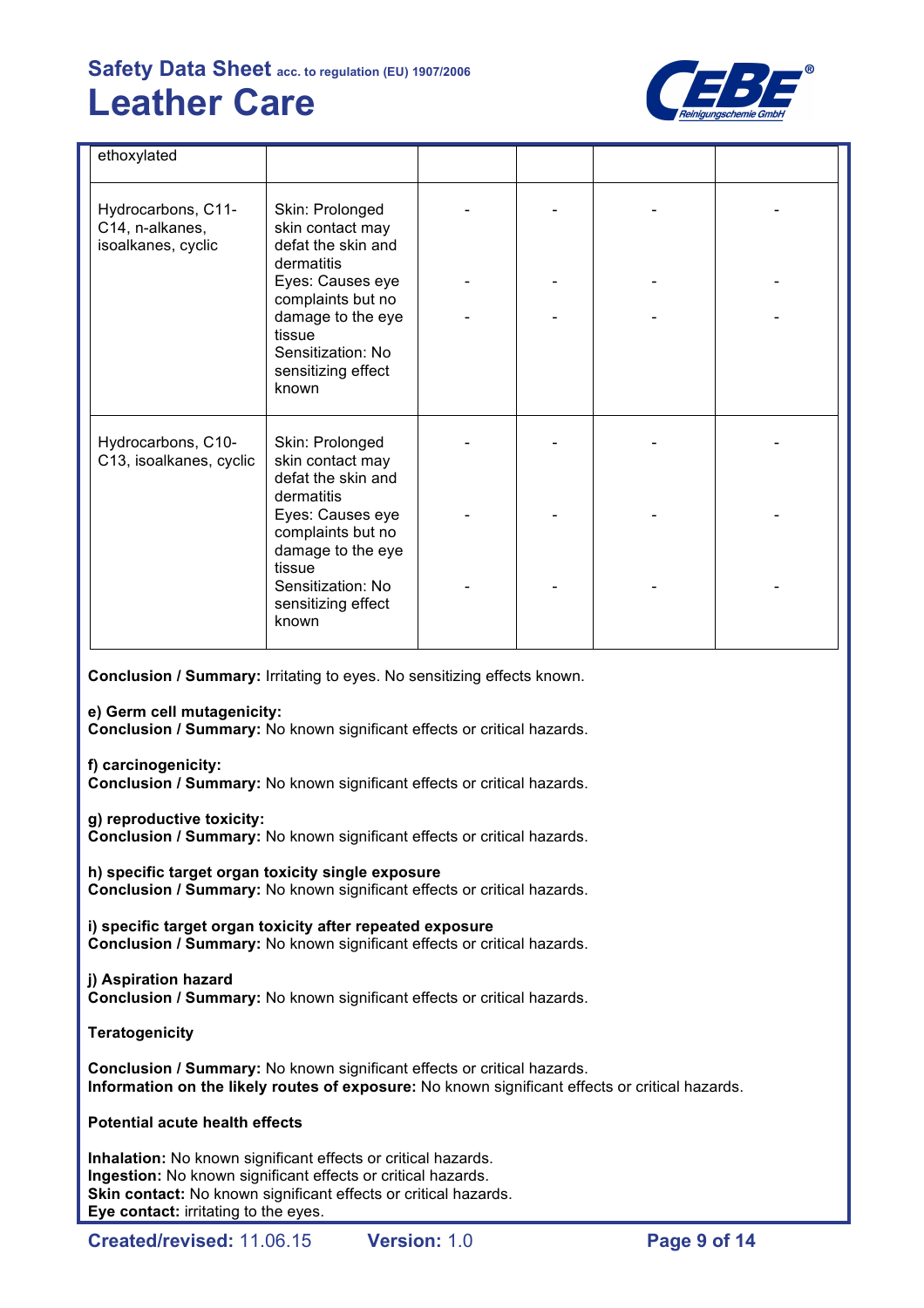

## **Symptoms related to the physical, chemical and toxicological characteristics**

**Inhalation:** No specific data. **Ingestion:** No specific data. **Skin contact:** No specific data. **Eye contact:** pain or irritation, lacrimation, redness.

# **Delayed and immediate effects and also chronic effects from short and long term exposure**

# **Short term exposure**

**Potential immediate effects:** Not determined for the mixture. **Potential delayed effects:** Not determined for the mixture.

# **Long-term exposure**

**Potential immediate effects:** Not determined for the mixture. **Potential delayed effects:** Not determined for the mixture.

# **Potential chronic health effects**

**Conclusion / Summary:** Not determined for the mixture.

**General:** No known significant effects or critical hazards. **Carcinogenicity:** No known significant effects or critical hazards. **Mutagenicity:** No known significant effects or critical hazards. **Teratogenicity:** No known significant effects or critical hazards. **Developmental effects:** No known significant effects or critical hazards. **Fertility effects:** No known significant effects or critical hazards.

**Other information:** Not determined for the preparation.

# **12. Ecological information**

# **12.1 Toxicity**

| Name of<br>substance                                              | <b>Result</b>                                                                                                             | <b>Species</b>                                                     | <b>Exposition</b>                            |  |
|-------------------------------------------------------------------|---------------------------------------------------------------------------------------------------------------------------|--------------------------------------------------------------------|----------------------------------------------|--|
| Propan-2-ol                                                       | $LC_{50}$ 9,640 mg/l<br>$EC_{50}$ 13,299 mg/l<br>$EC_{50} > 1,000$ mg/l<br>$EC_{10}$ 5,175 mg/l<br>$EC_{50} > 1,000$ mg/l | Fish<br>Daphnia<br>Algae<br><b>Bacteria</b><br>Ground<br>organisms | 96 hours<br>48 hours<br>72 hours<br>18 hours |  |
| Alcohols C16-18, C18<br>unsaturated, ethoxylated                  | $LC_{50}$ 1-10 mg/l<br>$EC_{50}$ 1-10 mg/l<br>$EC_{50}$ 1-10 mg/l                                                         | Fish<br>Daphnia<br>Algae                                           | 96 hours<br>48 hours<br>72 hours             |  |
| Oleic acid glycerides,<br>ethoxylated                             | $LC_{50}$ > 100 mg/l<br>$EC_{50}$ 10-100 mg/l<br>$EC_{50} > 100$ mg/l                                                     | Fish<br>Daphnia<br>Algae                                           | 96 hours<br>48 hours<br>72 hours             |  |
| Hydrocarbons, C11-C14, n- $  L0 > 1,000$ mg/l                     |                                                                                                                           | Fish                                                               | 96 hours                                     |  |
| Created/revised: 11.06.15<br><b>Version: 1.0</b><br>Page 10 of 14 |                                                                                                                           |                                                                    |                                              |  |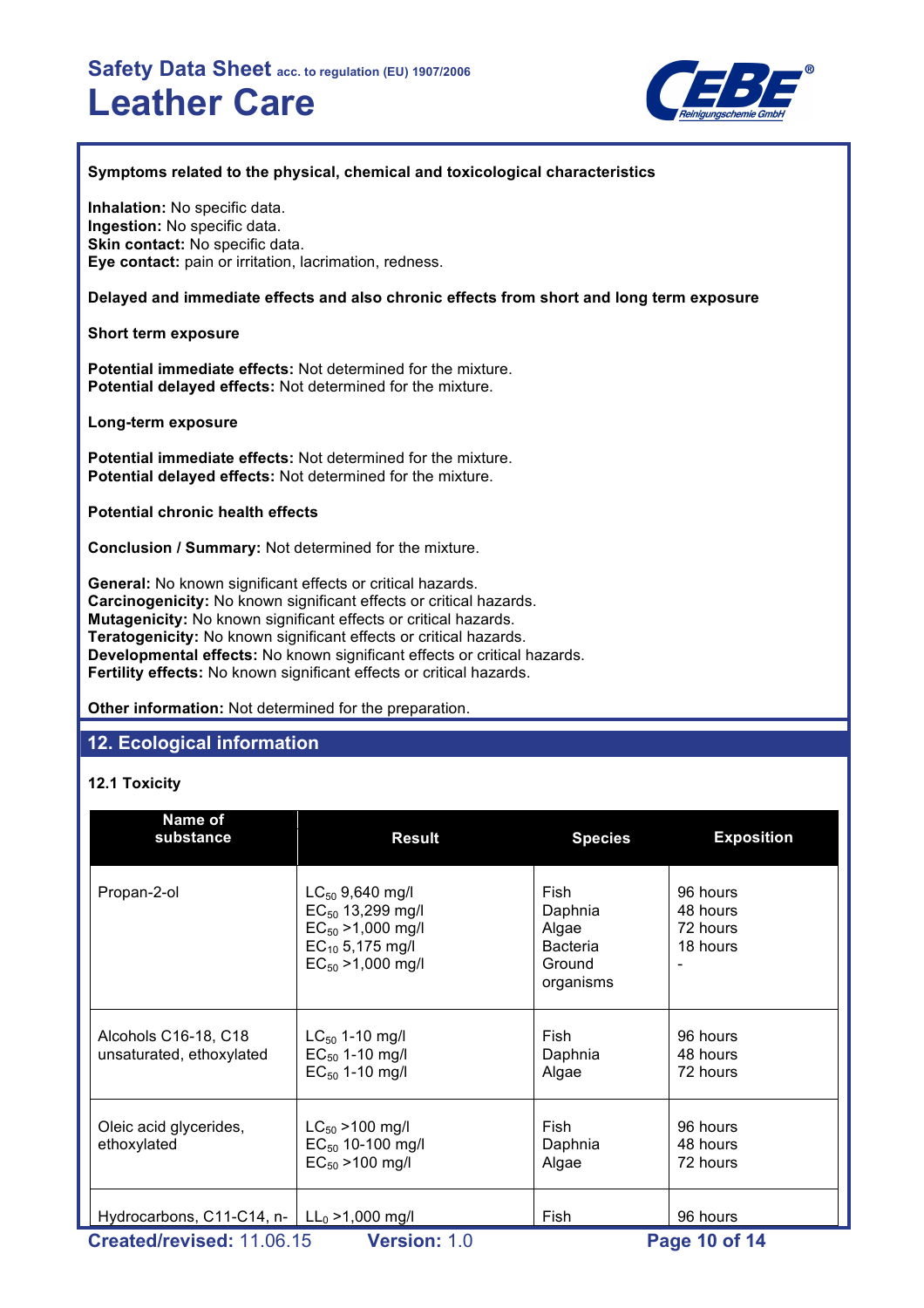

| alkanes, isoalkanes, cyclic                  | $EL_0 > 1,000$ mg/l                                                                                       | Daphnia                                     | 48 hours                                               |
|----------------------------------------------|-----------------------------------------------------------------------------------------------------------|---------------------------------------------|--------------------------------------------------------|
|                                              | $EL_0 > 1,000$ mg/l                                                                                       | Algae                                       | 72 hours                                               |
|                                              | NOELR 0.10 mg/l                                                                                           | Fish                                        | 28 days                                                |
|                                              | NOELR 0.18 mg/l                                                                                           | Daphnia                                     | 21 days                                                |
| Hydrocarbons, C10-C13,<br>isoalkanes, cyclic | $LL_0 > 1,000$ mg/l<br>$EL_0 > 1,000$ mg/l<br>$EL_0 > 1,000$ mg/l<br>NOELR 0.088 mg/l<br>NOELR 0.026 mg/l | Fish<br>Daphnia<br>Algae<br>Fish<br>Daphnia | 96 hours<br>48 hours<br>72 hours<br>28 days<br>21 days |

**Conclusion/Summary:** Not determined for this mixture.

#### **12.2 Persistence and degradability**

**Conclusion/Summary:** The surface active ingredients contained in this product are biologically degradable according to regulation 648/2004 EC.

#### **12.3 Bioaccumulative potential**

**Conclusion/Summary:** Not determined for this mixture.

#### **12.4 Mobility in soil**

**Partition coefficient ground/water (K<sub>OC</sub>):** Not determined for this mixture. **Mobility:** Not determined for this mixture.

#### **12.5 Results of PBT and vPvB assessment**

**PBT:** not applicable **vPvB:** not applicable

#### **12.6 Other adverse effects**

No special effects or hazards known.

# **13. Disposal considerations**

The information in this section contains generic advice and guidance. The list of Identified Uses in Section 1 should be consulted for any exposure scenario or when exposure scenarios on the available applicationspecific information.

Waste disposal according to EC Directives on waste and hazardous waste. Waste codes should be assigned by the user, preferably in collaboration with the waste disposal authorities.

#### **13.1 Waste treatment methods**

#### **Product**

**Methods of disposal:** The generation of waste should be avoided or minimized wherever possible. Empty containers or liners may retain some product residues. Material and its container must be disposed of in a safe way. Significant quantities of waste product residue should not be disposed of via the foul sewer but processed in a suitable effluent treatment plant. Dispose of surplus and non-recyclable products via a licensed waste disposal contractor. Disposal of this product, solutions and any by-products should at all times comply with the environmental protection requirements and waste disposal legislation and the requirements of local authorities. Avoid the proliferation and dispersal of spilled material and contact with soil, waterways, drains and sewers.

**Hazardous waste:** According to the information available to the supplier at the time of creation/editing of this safety data sheet this product is regulated as hazardious waste in the sense of EU regulation 2008/98/EC.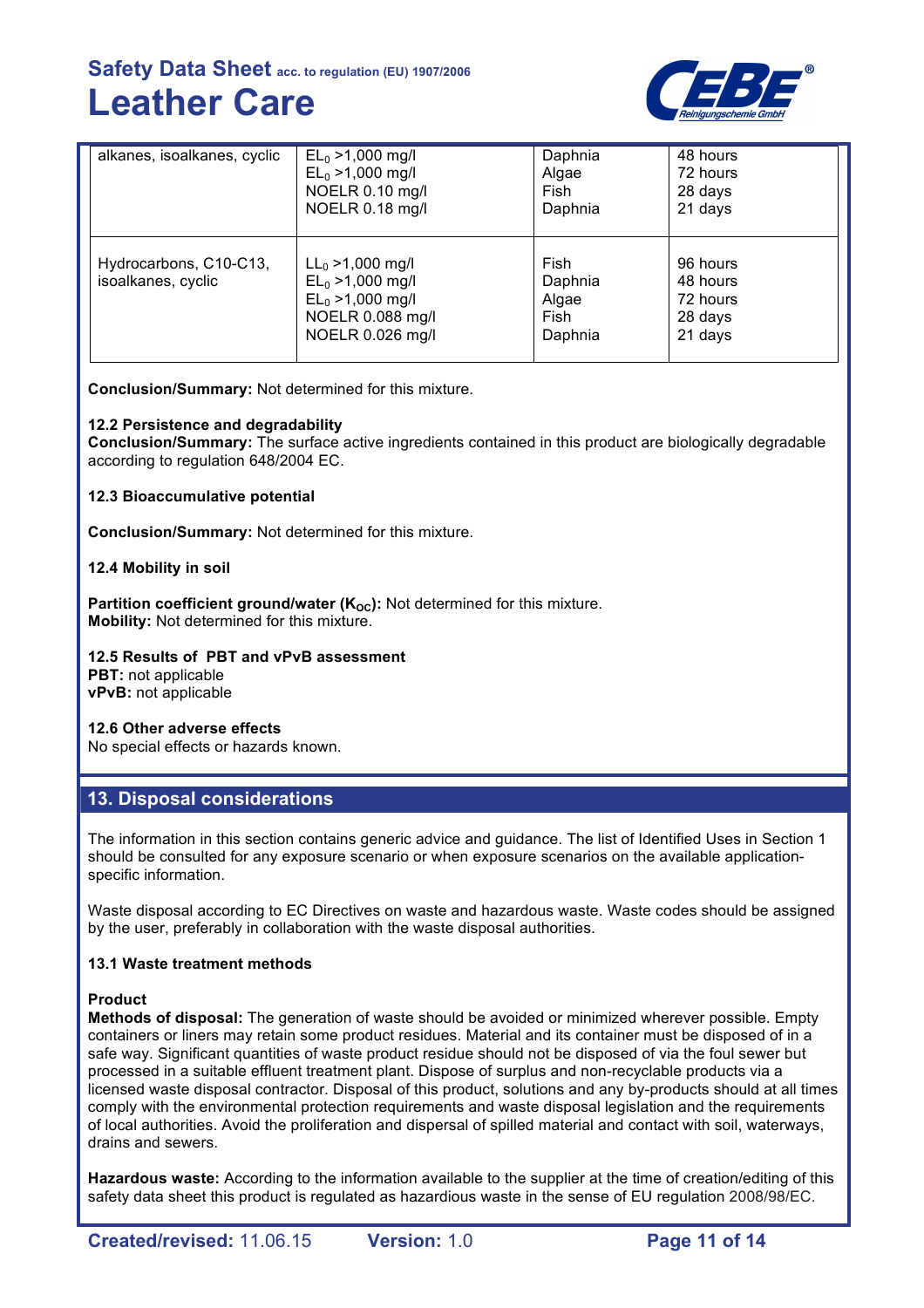

#### **Packaging**

**Methods of disposal:** The generation of waste should be avoided or minimized wherever possible. Waste packaging should be recycled.

**Special precautions:** This material and its container must be disposed of in a safe way. Empty containers or liners may retain some product residues. Avoid the proliferation and dispersal of spilled material and contact with soil, waterways, drains and sewers.

# **14. Transport information**

|                                          | <b>ADR/RID</b>               | <b>ADR/ADNR</b>          | <b>IMDG</b>    | <b>IATA</b>    |
|------------------------------------------|------------------------------|--------------------------|----------------|----------------|
| 14.1 UN Number                           | Not regulated.               | Not regulated.           | Not regulated. | Not regulated. |
| 14.2 UN proper<br>shipping name          | $\qquad \qquad \blacksquare$ | -                        | -              | ۰              |
| 14.3 Transport<br>hazard class(es)       | $\qquad \qquad \blacksquare$ | $\overline{\phantom{0}}$ |                | ۰              |
| 14.4 Packing<br>group                    |                              |                          |                | ۰              |
| 14.5<br>Environmental<br>hazards         | No.                          | No.                      | No.            | No.            |
| 14.6 Special<br>precautions for<br>iuser | None.                        | None.                    | None.          | None.          |

**14.7 Transport in bulk according to Annex II of MARPOL 73/78 and the IBC Code** Not applicable.

**Multiplier according to ADR / RID 1.1.6.3:** Not applicable.

**Tunnel restriction code:** Not applicable.

# **15. Regulatory information**

**15.1 Safety, health, and environmental regulations/legislation specific for the substance/mixture**

**EC-Regulation Nr. 1907/2006 (REACh)**

**Appendix XIV - Index of substances that require permission Substances causing special concern:** None of the ingredients is listed.

**Appendix XVII – Restriction of the production, the distribution, and the use of specific hazardous substances, mixtures, ans products:** Not applicable.

#### **Other EU-Regulations**

#### **Contents according to 648/2004 EC:**

≥15 – <30% aliphatic hydrocarbons, <5% nonionic surfactants.

#### **15.2 Chemical safety assessment**

This product contains substances that still require substance assessments.

# **16. Other information**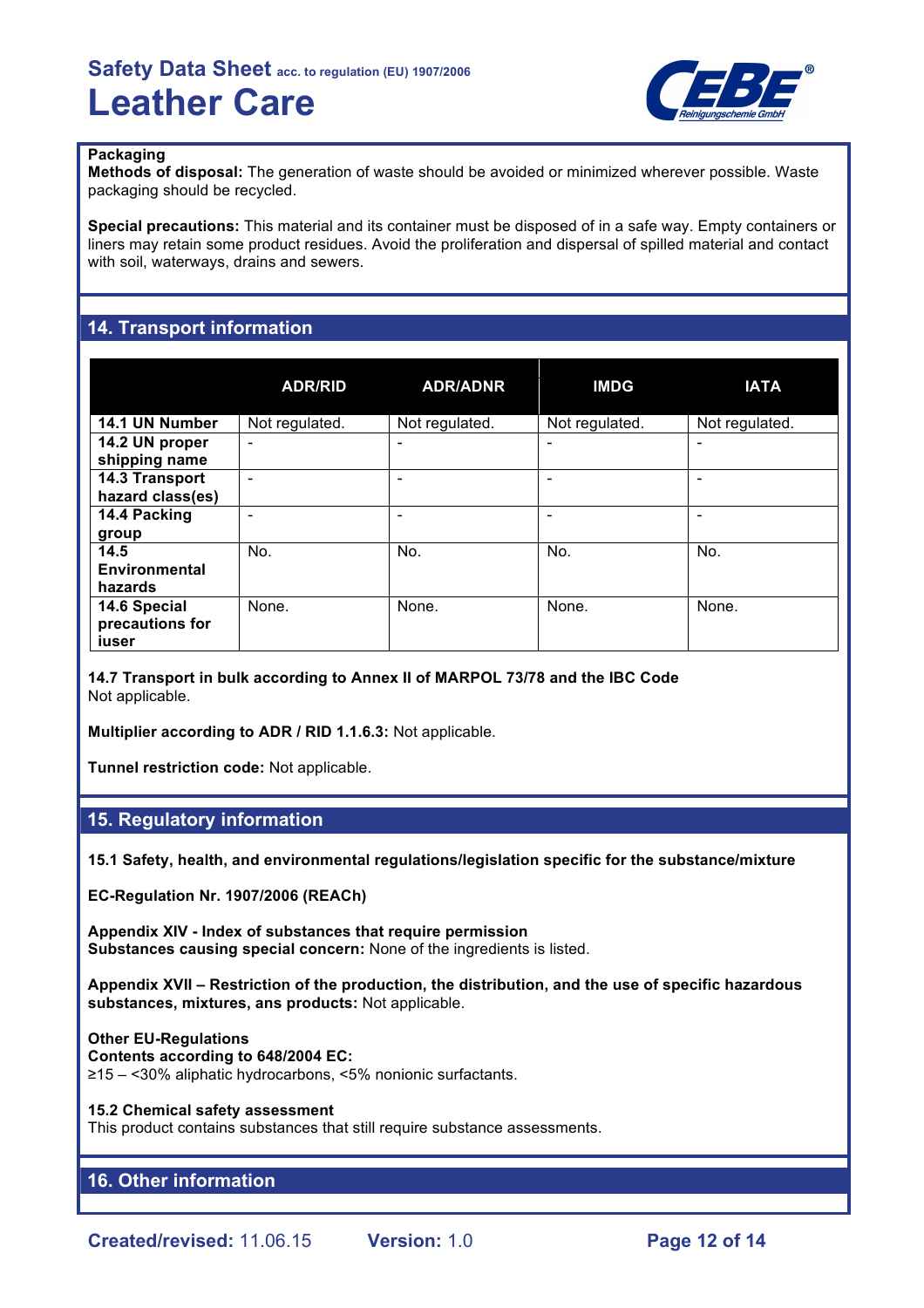

 $\triangleright$  Marks the information that was changed since the last version.

## **Abbreviations and acronyms:**

ADN/ADNR = European agreement for the international transport of hazardous materials on inland waterways

ADR = European agreement for the international transport of hazardous materials on roads ATE = Estimation acute toxicity

BCF = Bio concentration factor

CLP = Regulation concerning the classification, labeling, and packaging Verordnung über die Einstufung, Kennzeichnung und Verpackung [Regulation (EC) No. 1272/2008]

CAS = Chemical Abstracts Services Number

DNEL = Derived Non-Effect Level

DPD = Mixture regulation [1999/45/EG]

EC = Europaean Commission

EG = EG-Nummer

EUH-Satz = CLP-specific hazard phrase

IATA = International Aviation Transport Association

IBC = Intermediate Bulk Container

IMDG = International Maritime Dangerous Goods Code

LogPow = Logarithm base-10 of the n-octanol:water pertition coefficient

MARPOL 73/78 = International agreement from 1973 for the prevention of marine pollution caused by ships

in the version of the protocol from 1978. ("Marpol" = marine pollution)

MAK = maximum workplace concentration

PBT = Persistent, bioacuumulating, and toxic

PNEC = Predicted No-Effect Concentration

REACH = Regultion concerning the Registration, Evauation, Approval and Restriction of Chemical

Substances [Regulation (EC) No. 1907/2006]

RID = Regulation for the transport of hazardous goods by railway

REACH # = REACH Registration number

vPvB = very persistent and very bioaccumulating

## **Full text of abbreviated H statements:**

H225 Highly flammable liquid and vapor. H304 May be fatal if swallowed and enters airways. H318 Causes serious eye damage. H319 Causes serious eye irritation. H336 May cause drowsiness and dizziness.

# **Full text of classifications [CLP / GHS]**

Asp Tox 1 = ASPIRATION - Category 1 Eye Dam. 1 = SERIOUS EYE DAMAGE / EYE IRRITATION - Category 1 Eye Irrit. 2 = SERIOUS EYE DAMAGE / EYE IRRITATION - Category 2 Flam. Liq. 2 = FLAMMABLE LIQUIDS - Category 2 STOT SE 3 = SPECIFIC TARGET ORGAN TOXICITY (SINGLE EXPOSURE) - Category 3

## **Manufacturer of protective gloves:**

KCL GmbH Industriepark Rhön Am Kreuzacker 9 36124 Eichenzell Germany Tel. +49(0)659.87-0 www.kcl.de

The information above is based on the information and experienced of the date of issue. They do not have any type of characcteristical assurance. They may not be changed or transposed to other products.